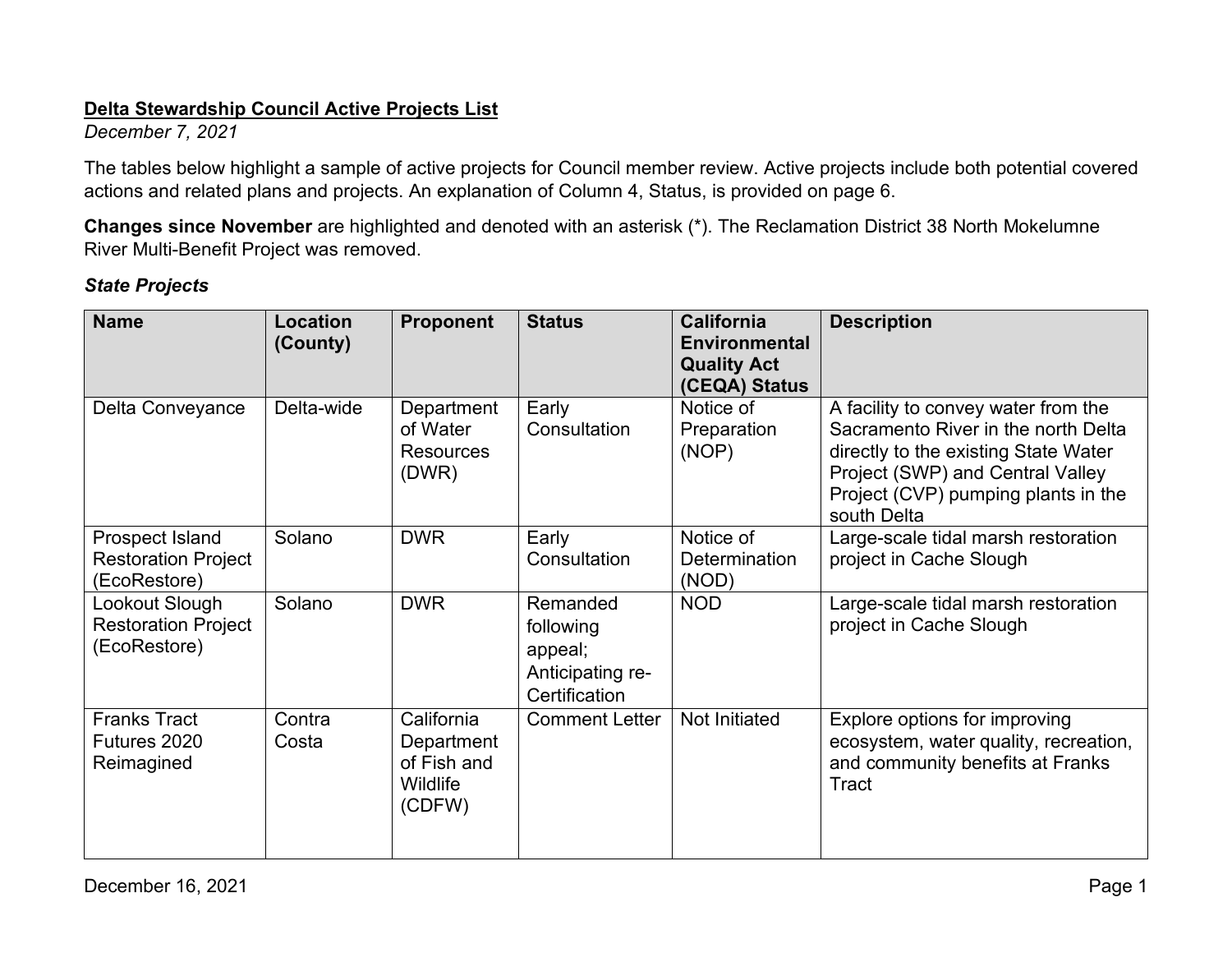| <b>Name</b>                                                                                                   | <b>Location</b><br>(County)         | <b>Proponent</b>                                                 | <b>Status</b>                       | <b>California</b><br><b>Environmental</b><br><b>Quality Act</b><br>(CEQA) Status | <b>Description</b>                                                                                   |
|---------------------------------------------------------------------------------------------------------------|-------------------------------------|------------------------------------------------------------------|-------------------------------------|----------------------------------------------------------------------------------|------------------------------------------------------------------------------------------------------|
| <b>Central Valley</b><br><b>Flood Protection</b><br>Plan 2022 Update                                          | Sacramento,<br>San Joaquin,<br>Yolo | <b>DWR</b>                                                       | Early<br>Consultation               | Not Initiated                                                                    | Five-year update to the State's plan<br>for investments in flood management<br>in the Central Valley |
| Long-Term Salinity<br><b>Barrier Project</b>                                                                  | Delta-wide                          | <b>DWR</b>                                                       | Monitoring                          | Not Initiated                                                                    | Program to periodically implement<br>salinity barriers within the Delta<br>during drought conditions |
| <b>American River</b><br><b>Common Features</b><br>$(ARCF)$ :<br>Sacramento River<br>East Levee<br>Contract 3 | Sacramento                          | DWR.<br>Sacramento<br>Area Flood<br>Control<br>Agency<br>(SAFCA) | <b>Certified without</b><br>appeal* | Supplemental<br>EIR/EIS                                                          | Levee improvement project along the<br>east bank of the Sacramento River                             |

# *Regional Projects*

| <b>Name</b>                        | Location<br>(County)       | <b>Proponent</b>                                        | <b>Status</b>                               | <b>CEQA Status</b>                               | <b>Description</b>                                                                                                                                                                                    |
|------------------------------------|----------------------------|---------------------------------------------------------|---------------------------------------------|--------------------------------------------------|-------------------------------------------------------------------------------------------------------------------------------------------------------------------------------------------------------|
| <b>Valley Link Rail</b><br>Project | San Joaquin                | <b>Tri Valley</b><br><b>Regional Rail</b><br>Authority  | Early<br>Consultation,<br>Comment<br>Letter | Final<br>Environmental<br>Impact Report<br>(EIR) | Proposed railway that would link<br>Tracy and Stockton to existing Bay<br>Area transit systems (Bay Area Rapid<br>Transit [BART] and Altamont Corridor<br>Express [ACE])                              |
| Plan Bay Area<br>2050              | Contra<br>Costa,<br>Solano | Metropolitan<br>Transportation  <br>Commission<br>(MTC) | Submitted<br>findings per<br>WC 85212       | <b>Final EIR</b>                                 | Update to the Regional<br><b>Transportation Plan/Sustainable</b><br><b>Communities Strategy (RTP/SCS)</b><br>which projects regional growth<br>patterns and prioritizes transportation<br>investments |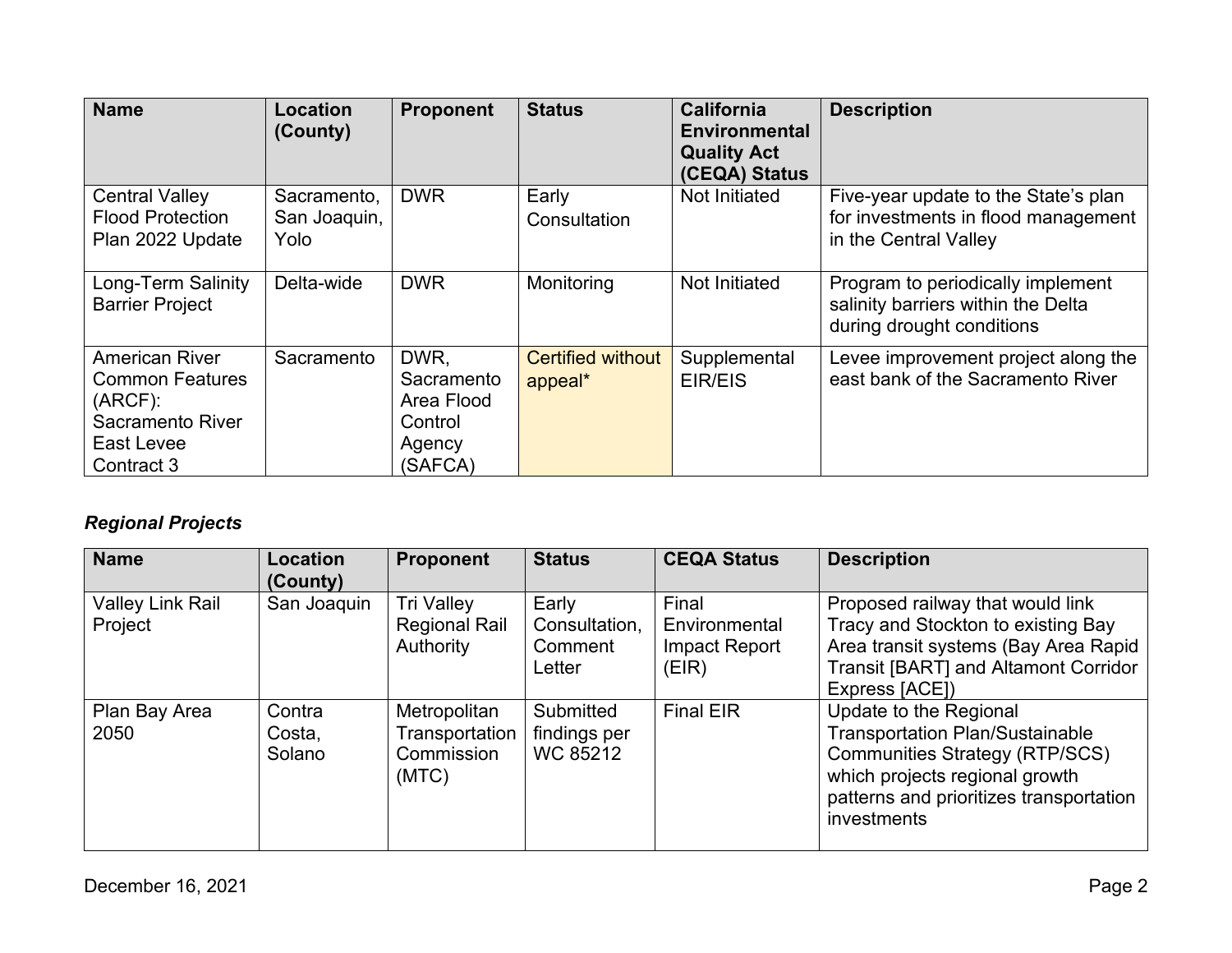| <b>Name</b>                        | Location<br>(County) | <b>Proponent</b>                                    | <b>Status</b>         | <b>CEQA Status</b> | <b>Description</b>                                                                                    |
|------------------------------------|----------------------|-----------------------------------------------------|-----------------------|--------------------|-------------------------------------------------------------------------------------------------------|
| San Joaquin 2022<br><b>RTP/SCS</b> | San Joaquin          | San Joaquin<br>Council of<br>Governments<br>(SJCOG) | Early<br>Consultation | <b>NOP</b>         | Update to the RTP/SCS, a<br>comprehensive long-range<br>transportation plan for San Joaquin<br>County |

## *Local Projects*

| <b>Name</b>                                                                 | <b>Location</b><br>(County) | <b>Proponent</b>                            | <b>Status</b>                 | <b>CEQA Status</b>                                                 | <b>Description</b>                                                                                                                                                    |
|-----------------------------------------------------------------------------|-----------------------------|---------------------------------------------|-------------------------------|--------------------------------------------------------------------|-----------------------------------------------------------------------------------------------------------------------------------------------------------------------|
| <b>Stone Lakes</b><br>Restoration<br>Project                                | Sacramento                  | Sacramento<br>County                        | Anticipating<br>Certification | <b>Initial Study</b><br>/Negative<br><b>Declaration</b><br>(IS/ND) | Large-scale seasonal wetland and<br>riparian and oak woodland<br>restoration and enhancement project<br>in the Stone Lakes National Wildlife<br>Refuge                |
| Cache Slough<br><b>Complex Habitat</b><br><b>Conservation Plan</b><br>(HCP) | Solano, Yolo                | Solano County                               | Monitoring                    | Not Initiated                                                      | Plan to provide coverage for<br>endangered species take at existing<br>water supply diversions and intakes                                                            |
| <b>Bees Lake Habitat</b><br>Restoration                                     | Yolo                        | City of West<br>Sacramento                  | Comment<br>Letter             | <b>NOD</b>                                                         | Restore historic physical and<br>ecological processes and improve<br>public access management                                                                         |
| <b>Byron Airport</b><br>Development<br>Program                              | Contra Costa                | Contra Costa<br>County                      | Comment<br>Letter             | Draft EIR                                                          | Amend the Airport Land Use<br>Compatibility Plan, General Plan, and<br>Planned Unit District zoning to<br>substantially broaden the range of<br>uses allowed by-right |
| Solano<br><b>Multispecies HCP</b>                                           | Solano                      | <b>Solano County</b><br><b>Water Agency</b> | Monitoring                    | Not initiated                                                      | Provide coverage for endangered<br>species take that may result from<br>future urban growth, infrastructure,<br>and ongoing operations and<br>maintenance activities  |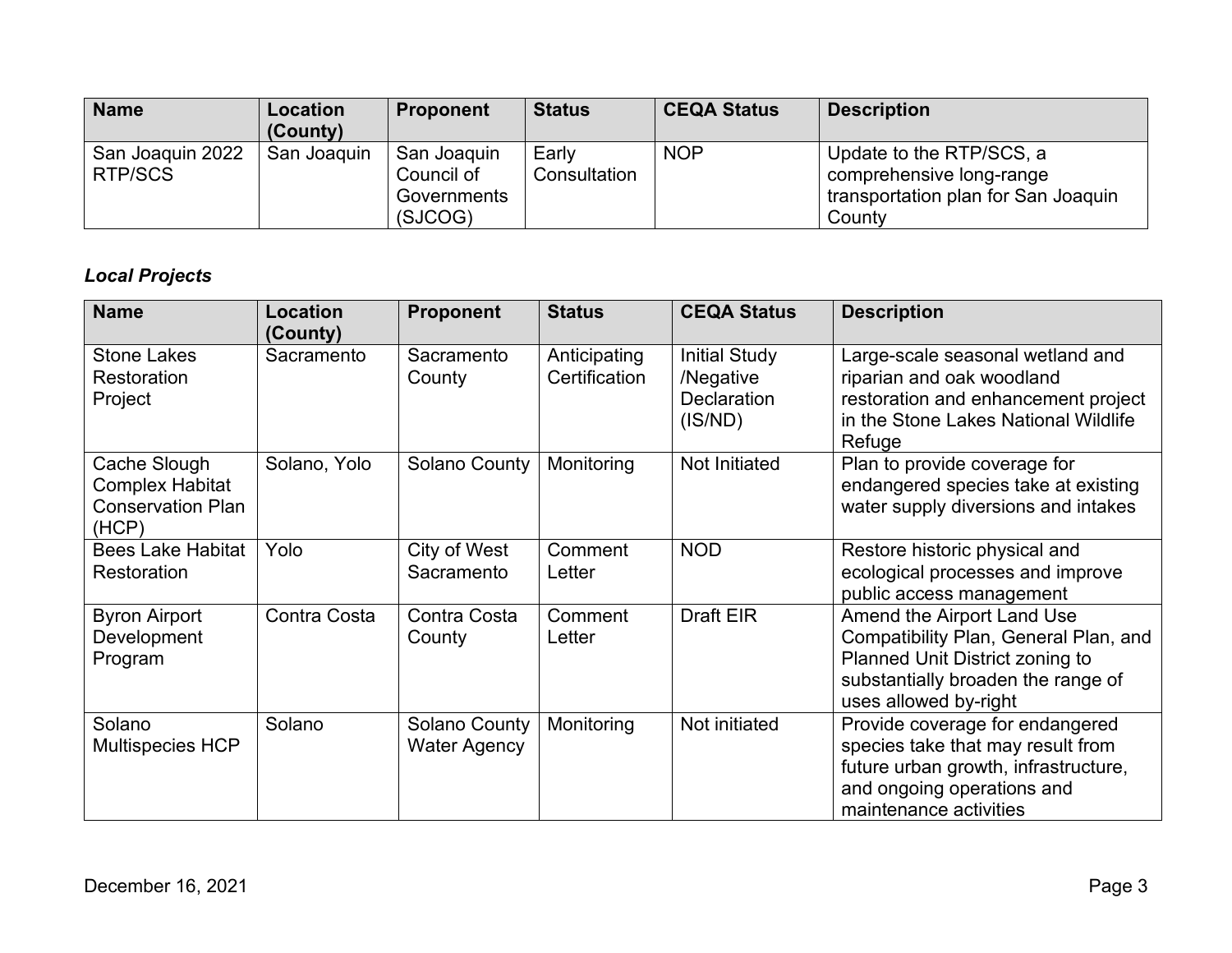| <b>Name</b>                                              | <b>Location</b><br>(County) | <b>Proponent</b>                               | <b>Status</b>                                           | <b>CEQA Status</b> | <b>Description</b>                                                                                                                                                           |
|----------------------------------------------------------|-----------------------------|------------------------------------------------|---------------------------------------------------------|--------------------|------------------------------------------------------------------------------------------------------------------------------------------------------------------------------|
| <b>Ulatis Creek</b><br>Habitat<br>Restoration<br>Project | Solano                      | Solano<br>Resource<br>Conservation<br>District | Early<br>Consultation*<br>Anticipating<br>Certification | <b>NOD</b>         | Restore 20 acres of riparian<br>woodland to the north bank of Ulatis<br>Creek, thereby improving the<br>ecological function of the area for the<br>benefit of native species |

# *Other Projects*

| <b>Name</b>                | Location<br>(County) | <b>Proponent</b>                              | <b>Status</b>     | <b>CEQA Status</b>                                                                               | <b>Description</b>                                                                                                                                                                                                                                                                            |
|----------------------------|----------------------|-----------------------------------------------|-------------------|--------------------------------------------------------------------------------------------------|-----------------------------------------------------------------------------------------------------------------------------------------------------------------------------------------------------------------------------------------------------------------------------------------------|
| <b>Delta</b><br>Conveyance | Delta-wide           | U.S. Army<br>Corps of<br>Engineers<br>(USACE) | Comment<br>Letter | Notice of Intent<br>(NOI) to<br>prepare a Draft<br>Environmental<br><b>Impact Study</b><br>(EIS) | A facility to convey water from the<br>Sacramento River in the north Delta<br>directly to the existing SWP and<br>CVP pumping plants in the south<br>Delta. The scope is limited to<br>construction activities, structures,<br>and modifications to federal levees<br>and navigation projects |
| Los Vaqueros               | Contra Costa         | Contra Costa                                  | Anticipating      | Final                                                                                            | <b>Expansion of Los Vaqueros</b>                                                                                                                                                                                                                                                              |
| Reservoir                  |                      | <b>Water District</b>                         | Certification     | Supplement to                                                                                    | Reservoir, and construction of new                                                                                                                                                                                                                                                            |
| Second                     |                      |                                               |                   | the Final                                                                                        | and replacement water supply                                                                                                                                                                                                                                                                  |
| Expansion                  |                      |                                               |                   | EIR/EIS                                                                                          | infrastructure                                                                                                                                                                                                                                                                                |
| Mossdale Tract             | San Joaquin          | San Joaquin                                   | Early             | Not Initiated                                                                                    | Identify a plan to achieve an urban                                                                                                                                                                                                                                                           |
| Area Urban Flood           |                      | Area Flood                                    | Consultation      |                                                                                                  | level of flood protection for the                                                                                                                                                                                                                                                             |
| <b>Risk Reduction</b>      |                      | Control                                       |                   |                                                                                                  | <b>Mossdale Tract (Reclamation</b>                                                                                                                                                                                                                                                            |
| Study                      |                      | Agency                                        |                   |                                                                                                  | District No. 17)                                                                                                                                                                                                                                                                              |
| Metropolitan               | Contra Costa,        | Metropolitan                                  | Monitoring        | <b>NOP</b>                                                                                       | A strategy for reducing greenhouse                                                                                                                                                                                                                                                            |
| <b>Water District</b>      | San Joaquin          | <b>Water District</b>                         |                   |                                                                                                  | gas emissions associated with                                                                                                                                                                                                                                                                 |
| <b>Climate Action</b>      |                      | of Southern                                   |                   |                                                                                                  | future construction, operation, and                                                                                                                                                                                                                                                           |
| Plan                       |                      | California                                    |                   |                                                                                                  | maintenance activities                                                                                                                                                                                                                                                                        |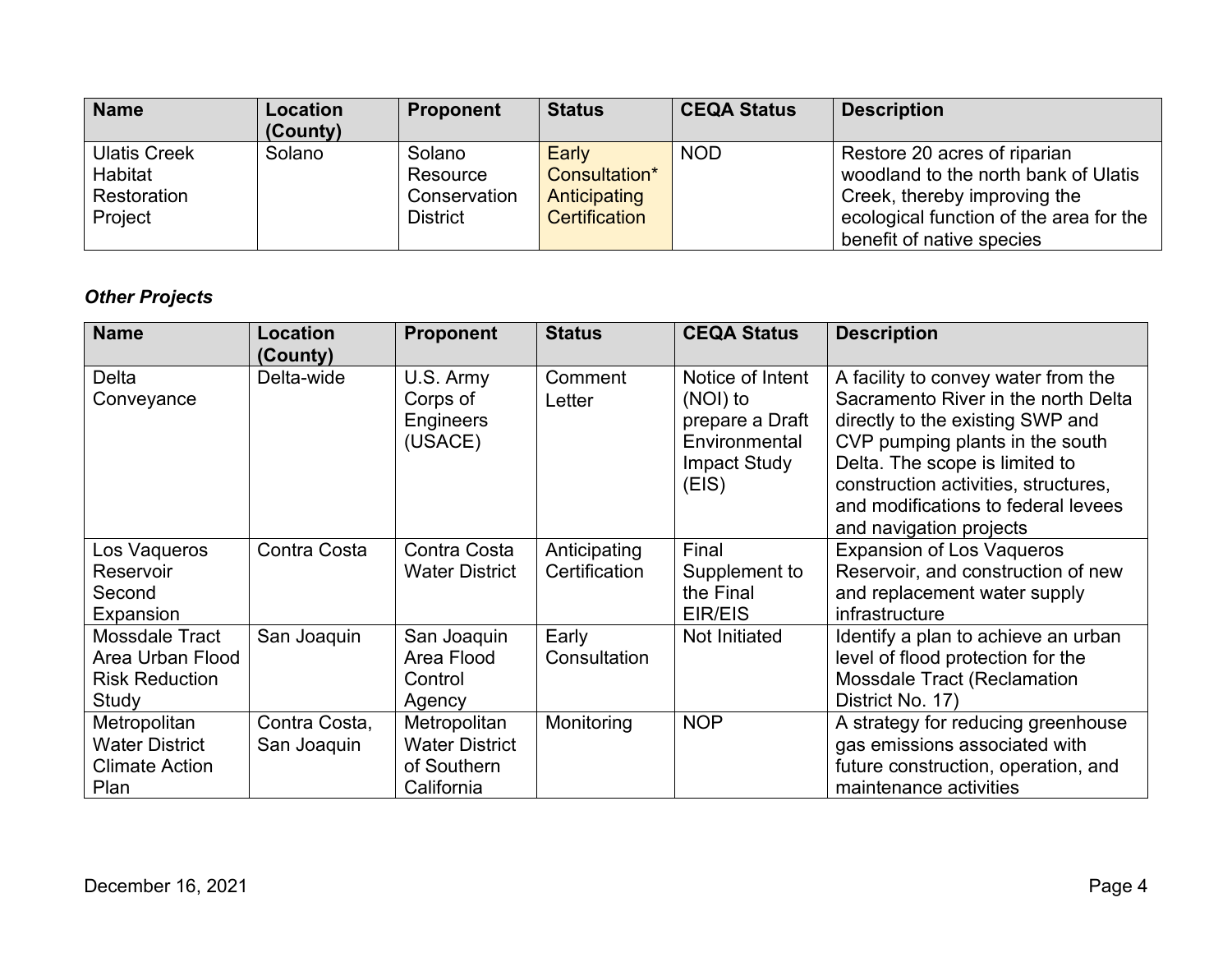| <b>Name</b>                                                   | Location<br>(County) | <b>Proponent</b>                                                    | <b>Status</b>                                              | <b>CEQA Status</b>   | <b>Description</b>                                                                                                                                |
|---------------------------------------------------------------|----------------------|---------------------------------------------------------------------|------------------------------------------------------------|----------------------|---------------------------------------------------------------------------------------------------------------------------------------------------|
| <b>Delta Cross</b><br><b>Channel Gate</b><br>Upgrades Project | Sacramento           | Reclamation                                                         | Monitoring                                                 | <b>Not Initiated</b> | Provide for remote and more<br>frequent operation, to manage water<br>quality in the Central Delta and at<br>the SWP and CVP pumping plants       |
| Yolo Bypass East<br>Levee Project                             | Yolo                 | <b>USACE: West</b><br>Sacramento<br>Area Flood<br>Control<br>Agency | Early<br><b>Consultation:</b><br><b>Comment</b><br>Letter* | <b>NOD</b>           | Improve portions of the east bank of<br>the Yolo Bypass levee from the<br>Sacramento Bypass south to the<br>Deep Water Ship Channel West<br>Levee |
| Liberty Island II<br>Conservation<br><b>Bank</b>              | Solano, Yolo         | Reclamation<br>District 2093                                        | Early<br>consultation                                      | <b>NOD</b>           | Create a tidal marsh conservation<br>bank and sell conservation credits to<br>offset the impacts of future projects                               |